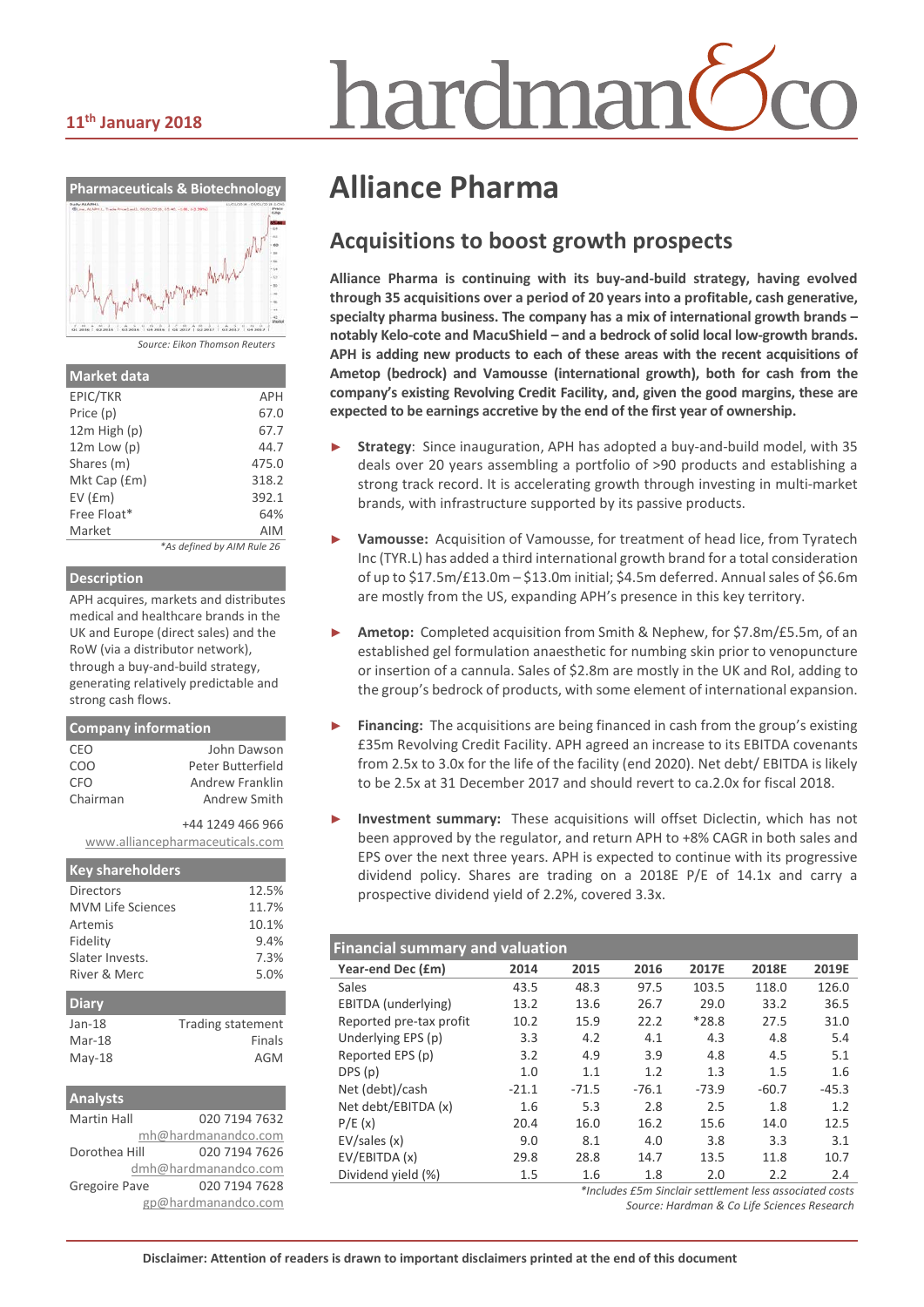#### **Alliance Pharma**

# hardman



**Sales & EBITDA margin**





- Underlying sales growth of +3.0% is forecast for fiscal 2017, boosted at reported level by forex
- The two international brands (Kelo-cote and MacuShield) are driving sales growth and Vamousse should add to this in the future
- EBITDA margin is before share-based payments
- Gross margins are rising modestly as the contribution from the international stars increases each year
- 2016 investment and integration were offset by big jumps in gross profits generating free cash increases
- Driven by ex-Sinclair products acquired at the end of fiscal 2015
- ► Operating cashflow conversion is typically ca.90% of EBIT
- Dips in ROIC are caused by acquisitions made towards the end of the financial year (e.g. 2015)

**Net debt**



- Net debt at 31<sup>st</sup> December 2017 is forecast at ca.£74m due to large cash outflow for the acquisitions
- Financial covenants have been increased for the life of the Credit Facility from 2.5x to 3.0x to cover for acquisition spikes, and should fall back to around 2.0x in fiscal 2018
- Minimum interest cover (EBITDA/interest cost) of 4.0x. This is expected to be 8.8x in 2017
- Cash compensation from Sinclair Pharma has been used to pay down debt



- Progressive dividend policy since dividend commenced in 2009
- Interim dividend of 0.44p, +10%; forecast to rise to 1.33p for the full year (also +10%)
- ► Dividend cover of ca.3.2x in 2017 and ca.3.3x in 2018 based on current forecasts
- There is scope to increase the dividend

*Source: Company data; Hardman & Co Life Sciences Research*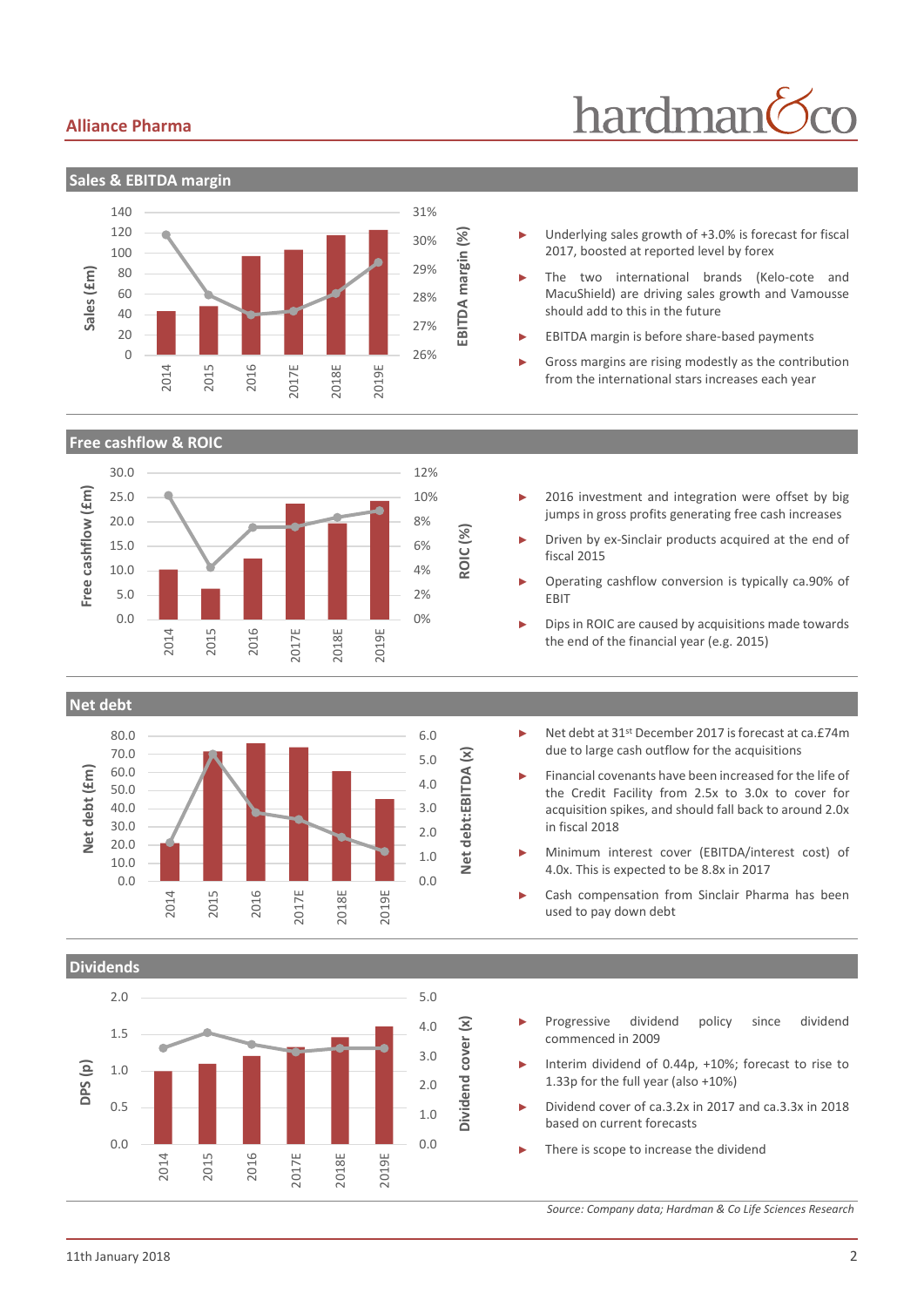## **Beneficial effect of acquisitions**

#### **Acquisition of Vamousse®**

- Cash consideration of \$13.0m/£9.6m, plus deferred payments up to \$4.5m/£3.3m based on achieving certain sales growth targets.
- Sales in the year to 31<sup>st</sup> December 2016 were \$6.6m/£4.9m and are thought to have been broadly flat in 2017.
- Effective consideration is 2.0x EV/sales, rising to 2.7x on the basis that the full deferred element is paid.

On 4th December 2017, APH announced the proposed acquisition of Vamousse from AIM-listed company, TyraTech Inc (TYR.L), for an initial cash consideration of \$13.0m/£9.6m, payable from the company's existing cash/banking facility resources, rising to \$17.5m/£13.0m – up to \$2.0m payable in 2019; and up to \$2.5m payable in 2020, both on achievement of certain sales growth targets. Following TyraTech shareholder approval, the acquisition was completed on  $28<sup>th</sup>$  December 2017.

Vamousse was launched in the US and UK in 2014 for the treatment of head lice. Its USP is that it is a fast-acting, pesticide-free product, containing a specific mixture including isopropyl alcohol and isopropyl myristate in a mousse formulation, which kills 100% of lice and eggs within 15 minutes of being applied.



*Source: Vamousse website; Hardman & Co Life Sciences Research*

In the year to  $31^{st}$  December 2016, sales were \$6.6m/£4.9m, derived mostly (83%) from the US, with the remainder from the UK. Rising US sales offset a decline in the UK due to reduced investment. Forecast sales growth in 2018 is driven by the increased investment by APH.

APH's strategy is two-fold: first, the product will become its third international growth brand, with the company looking to expand its use through its distribution network; secondly, Vamousse adds significantly to APH's footprint in the US, the largest consumer healthcare market in the world. This acquisition allows APH to set up its own US affiliate, Alliance Pharma Inc, based in North Carolina.

APH has entered also into a transition services agreement with TyraTech to transfer the existing Vamousse business to APH in 2018. On closing, APH acquired inventories of ca.\$0.8m.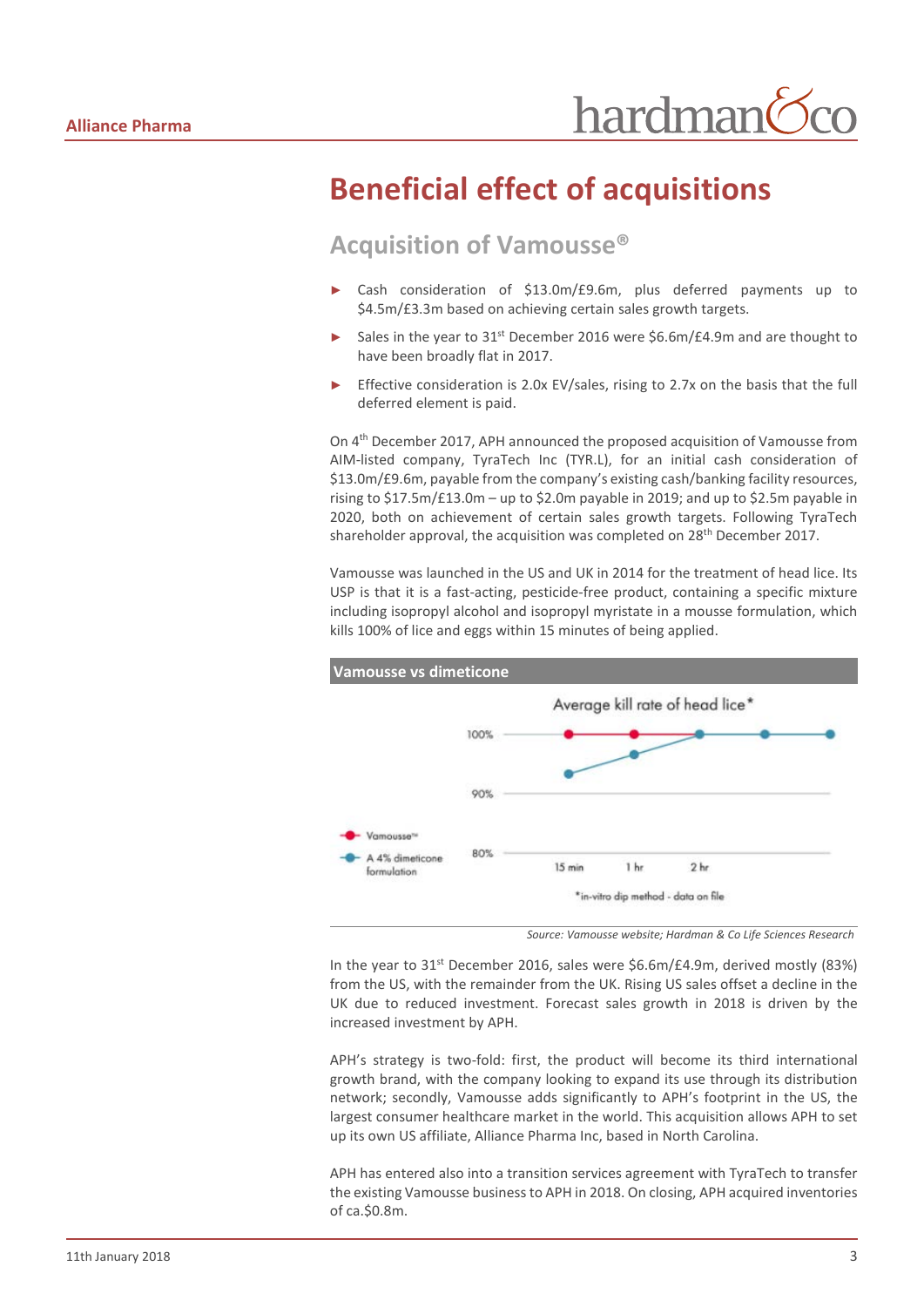#### **Acquisition of Ametop®**

- ► Cash consideration of \$7.5m/£5.6m.
- MAT sales in year to 31<sup>st</sup> October 2017 were \$2.8m/£2.2m.
- Effective consideration is EV/sales of 2.7x.
- Accretive to earnings in the first 12 months.

On 1st December 2017, APH announced that it had completed the acquisition of Ametop from Smith & Nephew (S&N) for a cash consideration of \$7.5m/£5.6m, payable from the company's existing cash/banking facility resources.

Ametop is a topical anaesthetic gel that is used to numb the skin prior to venopuncture or insertion of a cannula. Its active ingredient is tetracaine (4% w/w). S&N has been selling the product for over 10 years, therefore it is well established in the market and will join APH's 'bedrock' group of products. The main competition comes from EMLA cream (5% w/w), which is a mixture of lidocaine (50%) + prilocaine (50%), LMX4 (4% w/w, 100% lidocaine), and Denela cream (5% w/w), which is a 50:50 mixture of lidocaine and prilocaine.

In the year to  $31^{st}$  October 2017, sales were \$2.8m/£2.2m. Around 75% of sales are made in APH's largest territory, the UK and Eire, with the remainder from New Zealand and Canada. In addition to the cash consideration of \$7.5m/£5.6m, APH will acquire inventories of ca.\$0.4m/£0.3m. S&N will continue to manufacture Ametop for APH for a period of up to ca.three years. Moreover, in territories outside the UK and Eire, there will be a transition period, with S&N continuing to sell the product until APH has put in place its own distribution arrangements.

APH should benefit from a month's contribution to sales in fiscal 2017. Given that margins are thought to be at the upper end of APH's EBITDA margin range, the deal is expected to be accretive to earnings in the first year of ownership.

#### **Changes to forecasts**

- **Currencies:** Our forecasts have been updated to reflect the actual exchange rates for 2017 – GBP:USD 1.289 (vs 1.354) and GBP:EUR 1.141 (vs 1.223). This has added an extra ca.£0.5m to our sales forecast and -£0.3m to overseas costs.
- Acquisitions: Sales forecasts have been boosted in 2018 and 2019 by the two product acquisitions. This has benefited the gross margins and dropped through to EBITDA. However, the operational improvement is partially offset by the increased financing costs, but overall they are earnings-enhancing.

#### **Changes to forecasts\* ------ 2017E ------ ------ 2018E ------ ------ 2019E ------ Old New Old New Old New** Sales 102.9 103.5 111.0 118.0 117.7 126.0 EBITDA 29.1 29.0 31.8 33.2 34.7 36.5 Underlying PBT 25.5 25.5 28.2 28.9 31.4 32.5 Underlying EPS 4.3 4.3 4.7 4.8 5.2 5.4 Net cash/(debt) -57.5 -73.9 -43.0 -60.7 -26.6 -45.3

*\*Compared to our last published forecasts on 17th October 2017 Source: Hardman & Co Life Sciences Research*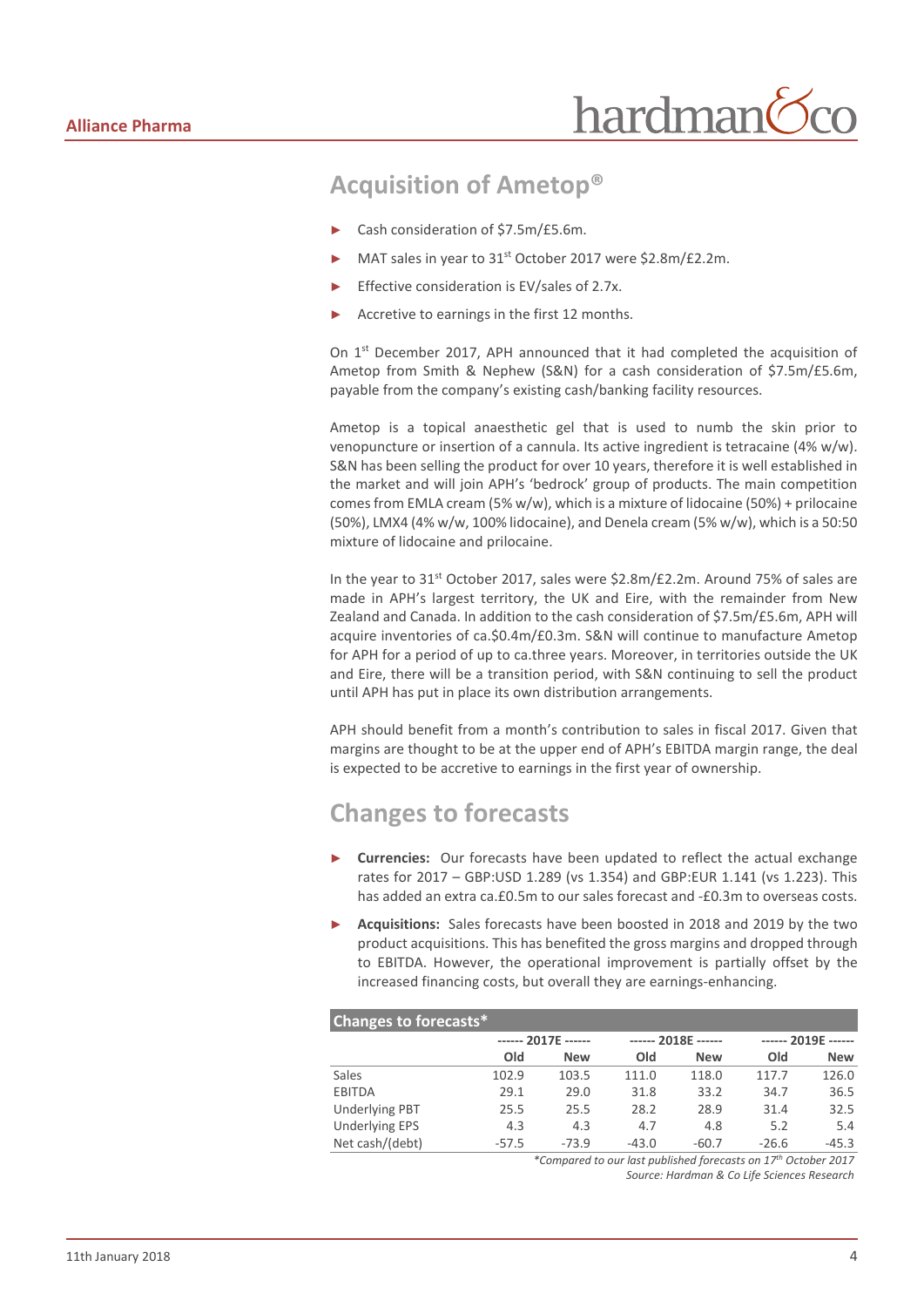# **Financial forecasts**

#### **Profit & Loss**

- ► **SG&A:** Much of the marketing spend originally earmarked for Diclectin will be re-allocated to Vamousse.
- ► **Tax:** The tax rate is reverting to normalised levels of around 22% in the absence of any further reduction in the UK corporation tax rate. Deferred tax associated with the reduced intangible tax relief on Kelo-stretch will affect 2017 only.

| <b>Profit &amp; Loss account</b> |         |         |         |         |         |         |
|----------------------------------|---------|---------|---------|---------|---------|---------|
| Year-end Dec (£m)                | 2014    | 2015    | 2016    | 2017E   | 2018E   | 2019E   |
| GBP:EUR                          |         | 1.284   | 1.223   | 1.141   | 1.141   | 1.141   |
| GBP:USD                          |         | 1.432   | 1.354   | 1.289   | 1.289   | 1.289   |
|                                  |         |         |         |         |         |         |
| <b>Sales</b>                     | 43.5    | 48.3    | 97.5    | 103.5   | 118.0   | 126.0   |
| Cost of goods                    | $-18.5$ | $-19.6$ | $-42.6$ | $-44.3$ | $-49.5$ | $-52.9$ |
| Gross profit                     | 25.0    | 28.7    | 54.8    | 59.2    | 68.5    | 73.1    |
| Admin & marketing                | $-12.5$ | $-15.6$ | $-28.8$ | $-31.2$ | $-37.0$ | $-38.5$ |
| <b>Underlying EBITDA</b>         | 13.2    | 13.6    | 26.7    | 29.0    | 33.2    | 36.5    |
| <b>EBITDA</b> margin             | 30.2%   | 28.1%   | 27.4%   | 28.1%   | 28.1%   | 29.0%   |
| Depreciation                     | $-0.3$  | $-0.3$  | $-0.3$  | $-0.5$  | $-1.2$  | $-1.5$  |
| Amortisation                     | $-0.5$  | $-0.2$  | $-0.1$  | $-0.3$  | $-0.2$  | $-0.2$  |
| Other income                     | 0.0     | 0.0     | 0.0     | 0.0     | 0.0     | 0.0     |
| Share of JV profits/(loss)       | 0.3     | 0.2     | 0.3     | 0.3     | 0.3     | 0.3     |
| <b>Underlying EBIT</b>           | 12.4    | 13.1    | 26.3    | 28.3    | 31.8    | 34.9    |
| Share-based costs                | $-0.6$  | $-0.6$  | $-0.7$  | $-1.5$  | $-1.5$  | $-1.5$  |
| <b>Exceptional items</b>         | $-0.6$  | 4.5     | 0.0     | 4.8     | 0.0     | 0.0     |
| <b>Statutory EBIT</b>            | 11.2    | 17.0    | 25.6    | 31.6    | 30.3    | 33.4    |
| Net interest                     | $-1.0$  | $-1.1$  | $-2.8$  | $-2.8$  | $-2.9$  | $-2.4$  |
| Other financials                 | 0.0     | 0.1     | $-0.6$  | 0.0     | 0.1     | 0.0     |
| U/lying pre-tax profit           | 10.7    | 12.8    | 23.5    | 25.5    | 28.9    | 32.5    |
| <b>Extraordinary items</b>       | 0.0     | 0.0     | 0.0     | 0.0     | 0.0     | 0.0     |
| <b>Reported pre-tax</b>          | 10.2    | 15.9    | 22.2    | 28.8    | 27.5    | 31.0    |
| Underlying tax                   | $-2.0$  | $-1.4$  | $-4.1$  | $-5.2$  | $-6.2$  | $-7.0$  |
| <b>Exceptional tax</b>           | 0.3     | $-1.1$  | 0.0     | $-0.9$  | 0.0     | 0.0     |
| Tax payable/credit               | $-1.8$  | $-2.5$  | $-4.1$  | $-6.1$  | $-6.2$  | $-7.0$  |
| Tax rate                         | 17.4%   | 15.6%   | 18.6%   | 21.0%   | 22.4%   | 22.5%   |
| <b>Underlying net income</b>     | 8.7     | 11.5    | 19.4    | 20.3    | 22.7    | 25.5    |
| Statutory net income             | 8.4     | 13.5    | 18.1    | 22.7    | 21.3    | 24.0    |
|                                  |         |         |         |         |         |         |
| <b>Ordinary 1p shares:</b>       |         |         |         |         |         |         |
| Period-end (m)                   | 264.1   | 468.2   | 472.6   | 475.0   | 475.0   | 475.0   |
| Weighted average (m)             | 264.1   | 272.7   | 469.4   | 472.6   | 475.0   | 475.0   |
| Fully diluted (m)                | 265.6   | 299.2   | 505.0   | 508.1   | 510.5   | 510.5   |
| U/lying basic EPS (p)            | 3.29    | 4.20    | 4.14    | 4.29    | 4.79    | 5.37    |
| Statutory basic EPS (p)          | 3.17    | 4.93    | 3.85    | 4.81    | 4.49    | 5.06    |
| U/lying fully-dil. EPS (p)       | 3.27    | 3.83    | 3.85    | 3.99    | 4.45    | 5.00    |
| Stat. fully-dil. EPS (p)         | 3.16    | 4.50    | 3.58    | 4.47    | 4.18    | 4.71    |
| DPS (p)                          | 1.00    | 1.10    | 1.21    | 1.33    | 1.46    | 1.61    |

*Note: \*Warranty receipt: a £5m accrual in 2017 due to Kelo-stretch, with £4.0m cash received in 2017 and £1m to be received in cash by 30th June 2018, less modest associated costs Source: Hardman & Co Life Sciences Research*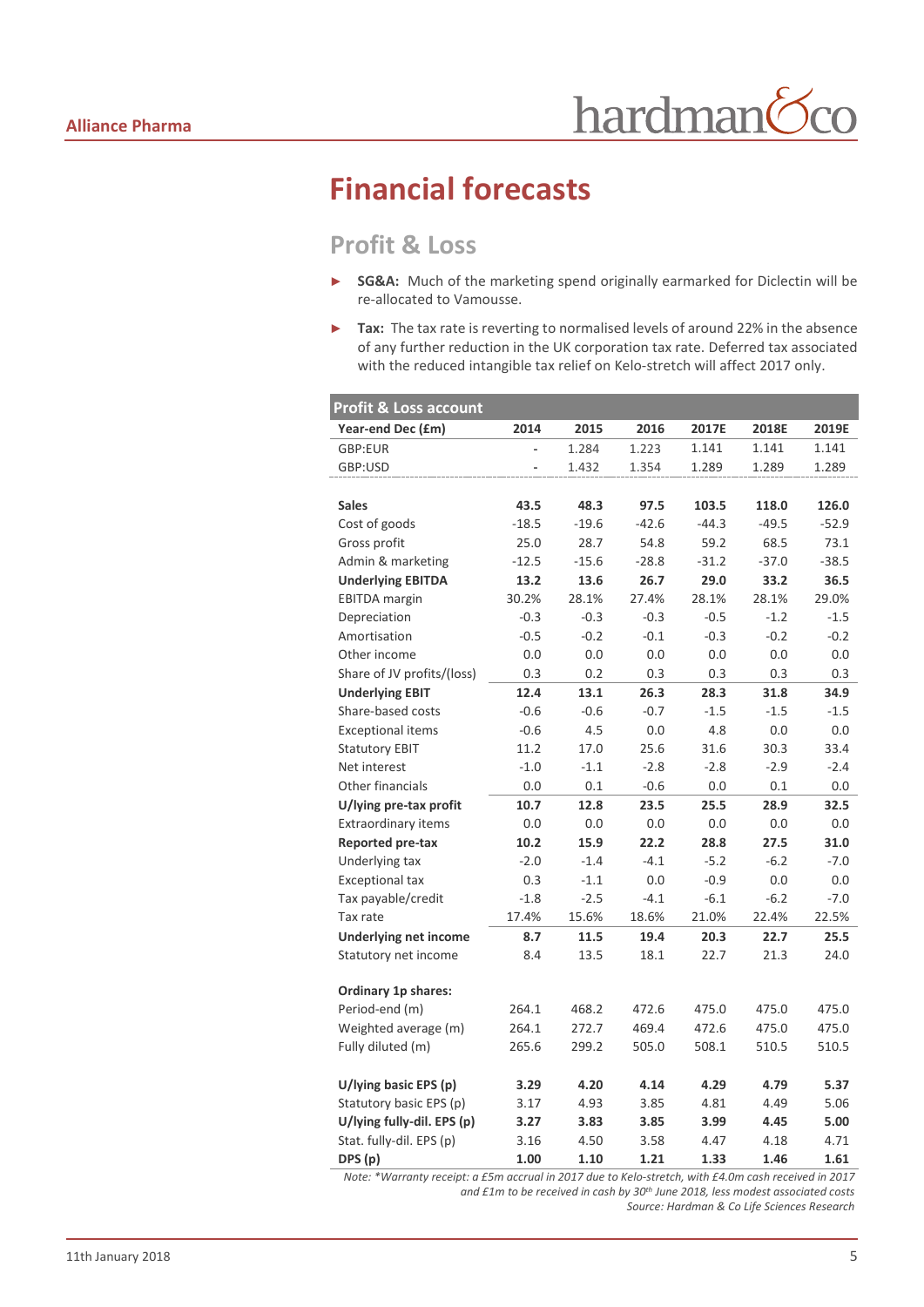#### **Balance sheet**

- ► **Net debt**  At 31st December 2017, APH is forecast to have net debt of ca.£74m, having invested ca.£17.0m on acquisitions and inventories during the last month.
- ► **Loans –** Underlying cash generation will reduce debt by £20m in 2017, boosted by the £4m warranty cash settlement, but offset by acquisitions & related costs.
- ► **ROIC** Modest improvement over 2016 despite the recent acquisitions; expected to rise faster as acquired products gain traction and loans are paid off.

| <b>Balance sheet</b>                        |        |         |         |        |         |         |
|---------------------------------------------|--------|---------|---------|--------|---------|---------|
| @31st December (£m)                         | 2014   | 2015    | 2016    | 2017E  | 2018E   | 2019E   |
| Shareholders' funds                         | 70.8   | 162.4   | 179.3   | 195.7  | 210.0   | 226.4   |
| Cumulated goodwill                          | 3.6    | 26.0    | 26.0    | 26.0   | 26.0    | 26.0    |
| Total equity                                | 74.4   | 188.5   | 205.3   | 221.7  | 236.1   | 252.5   |
| Share capital                               | 2.6    | 4.7     | 4.7     | 4.7    | 4.7     | 4.7     |
| Reserves                                    | 68.1   | 157.8   | 174.5   | 190.9  | 205.3   | 221.7   |
| Provisions/liabilities                      | 0.4    | 1.5     | 1.7     | 1.7    | 1.7     | 1.7     |
| Deferred tax                                | 6.1    | 37.0    | 29.7    | 29.7   | 29.7    | 29.7    |
| Long-term loans                             | 19.2   | 59.0    | 57.6    | 55.3   | 46.2    | 38.5    |
| Short-term debt                             | 3.3    | 15.8    | 25.8    | 25.8   | 21.8    | 14.1    |
| less: Cash                                  | 1.4    | 3.2     | 7.2     | 7.2    | 7.2     | 7.2     |
| <b>Invested capital</b>                     | 98.4   | 272.5   | 286.8   | 301.0  | 302.2   | 303.2   |
| <b>Fixed assets</b>                         | 0.4    | 1.0     | 1.8     | 3.4    | 3.7     | 3.3     |
| Intangible assets                           | 85.3   | 233.9   | 238.5   | 238.5  | 238.5   | 238.5   |
| JV assets                                   | 2.7    | 2.9     | 2.9     | 2.9    | 2.9     | 2.9     |
| Goodwill                                    | 3.6    | 26.0    | 26.0    | 26.0   | 26.0    | 26.0    |
| Inventories                                 | 5.9    | 12.9    | 15.4    | 17.2   | 19.6    | 20.9    |
| Trade debtors                               | 6.6    | 8.8     | 20.5    | 21.8   | 24.8    | 26.5    |
| Other debtors                               | 1.7    | 2.8     | 6.2     | 6.6    | 7.5     | 8.0     |
| Tax liability/credit                        | $-1.0$ | $-2.1$  | $-2.5$  | $-2.0$ | $-2.1$  | $-2.2$  |
| <b>Trade creditors</b>                      | $-1.7$ | $-1.2$  | $-5.7$  | $-5.9$ | $-6.6$  | $-7.0$  |
| Other creditors                             | $-5.2$ | $-12.7$ | $-16.3$ | $-7.5$ | $-12.2$ | $-13.8$ |
| Debtors less creditors                      | 0.4    | $-4.3$  | 2.2     | 13.0   | 11.5    | 11.6    |
| <b>Invested capital</b>                     | 98.4   | 272.5   | 286.8   | 301.0  | 302.2   | 303.2   |
| Source: Hardman & Co Life Sciences Research |        |         |         |        |         |         |

| <b>Key metrics</b>      |         |         |         |         |         |         |
|-------------------------|---------|---------|---------|---------|---------|---------|
| Year end Dec (£m)       | 2014    | 2015    | 2016    | 2017E   | 2018E   | 2019E   |
| Net cash/(debt)         | $-21.1$ | $-71.5$ | $-76.1$ | $-73.9$ | $-60.7$ | $-45.3$ |
| Net debt/EBITDA (x)     | 1.6     | 5.3     | 2.8     | 2.5     | 1.8     | 1.2     |
| Net debt/equity (%)     | $-28%$  | $-38%$  | $-37%$  | $-33%$  | $-26%$  | $-18%$  |
| NAV/share (p)           | 27      | 35      | 38      | 41      | 44      | 48      |
| Stock days              | 48      | 71      | 53      | 57      | 57      | 59      |
| Debtor days             | 66      | 58      | 77      | 75      | 72      | 74      |
| Creditor days           | 33      | 57      | 48      | 48      | 48      | 48      |
| Interest cover (x)      | 11.4    | 10.8    | 9.2     | 9.7     | 10.7    | 14.5    |
| Dividend cover (x)      | 3.3     | 3.8     | 3.4     | 3.2     | 3.3     | 3.3     |
| Cap-ex/depreciation (x) | 0.4     | 2.7     | 3.4     | 4.4     | 1.3     | 0.7     |
| <b>NOPAT</b>            | 10      | 12      | 22      | 23      | 25      | 27      |
| After-tax ROIC          | 10.2%   | 4.3%    | 7.6%    | 7.5%    | 8.3%    | 9.0%    |
| Cap-ex/sales (%)        | 0.3%    | 1.3%    | 1.2%    | 1.9%    | 1.3%    | 0.8%    |
|                         |         |         |         |         |         |         |

*Source: Hardman & Co Life Sciences Research*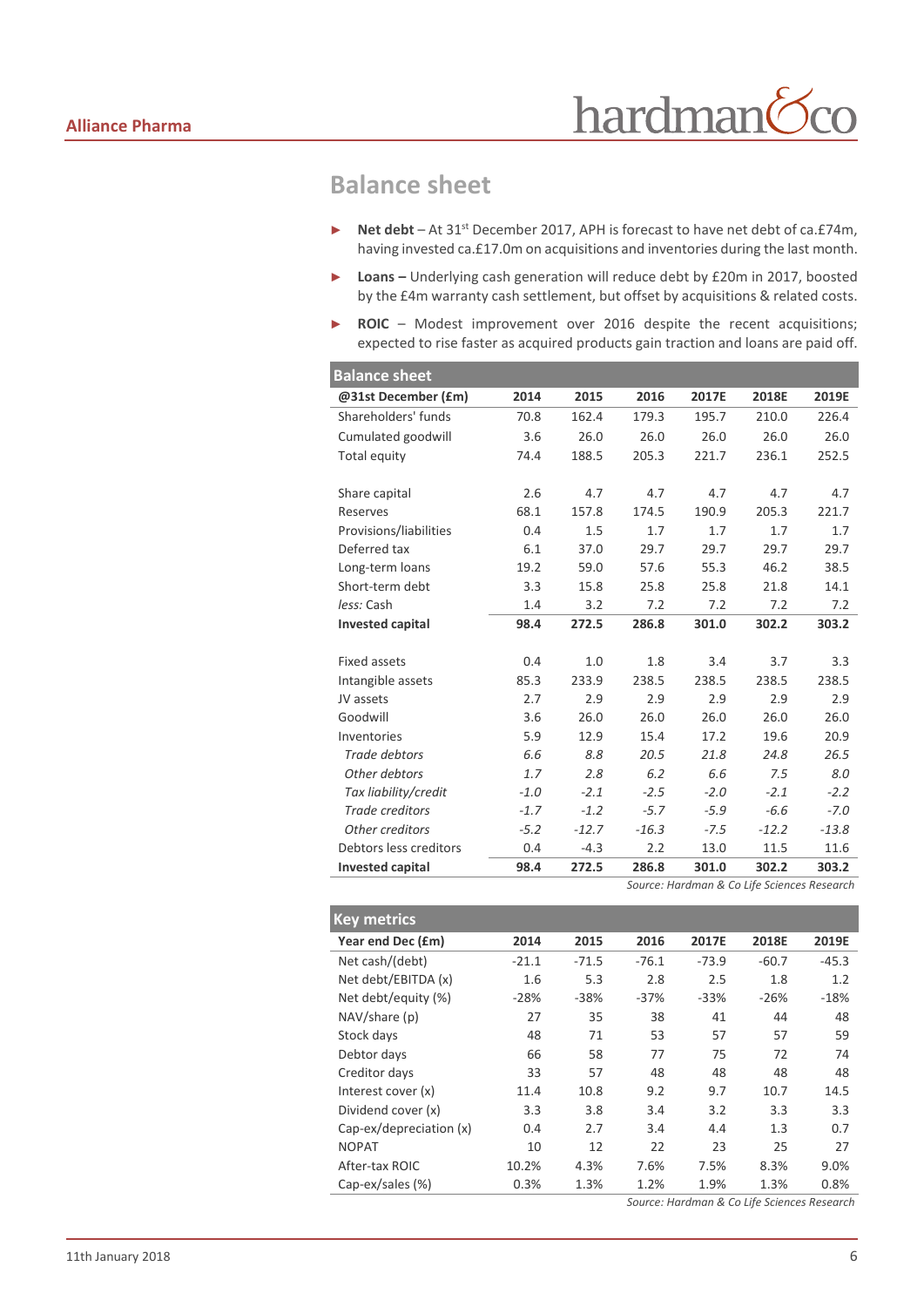#### **Cashflow**

- ► **Free cashflow:** About £24m of free cashflow is expected for fiscal 2017 (including the £4m warranty receipt), offset by acquisition costs of ca.£17m.
- ► **Leverage:** APH has increased its banking covenants from 2.5x to 3.0x for the life of the credit agreement to allow for the short-term impact of making acquisitions.
- ► Investment in business system infrastructure has been included in capital expenditure, with an associated increase in subsequent depreciation.

| <b>Cashflow</b>             |         |          |         |         |         |         |
|-----------------------------|---------|----------|---------|---------|---------|---------|
| Year-end Dec (£m)           | 2014    | 2015     | 2016    | 2017E   | 2018E   | 2019E   |
| <b>Underlying EBIT</b>      | 12.4    | 13.1     | 26.3    | 28.3    | 31.8    | 34.9    |
| Depreciation                | 0.3     | 0.2      | 0.3     | 0.5     | 1.2     | 1.5     |
| Amortisation                | 1.1     | 0.2      | 0.1     | 0.3     | 0.2     | 0.2     |
| Inventories                 | $-0.4$  | $-7.0$   | $-2.4$  | $-1.8$  | $-2.4$  | $-1.3$  |
| Receivables                 | 2.8     | 2.3      | $-14.1$ | 2.3     | $-3.1$  | $-1.7$  |
| Payables                    | $-1.8$  | $-3.3$   | 10.1    | $-0.2$  | 0.7     | 0.4     |
| Change in working capital   | $-1.8$  | $-8.0$   | $-6.5$  | 0.2     | $-4.8$  | $-2.6$  |
| Exceptionals/provisions     | 0.0     | 4.5      | 0.0     | 4.0     | 1.0     | 0.0     |
| Other                       | 1.4     | $-0.1$   | $-0.3$  | 0.0     | 0.0     | 0.0     |
| Cashflow from ops.          | 13.4    | 9.9      | 20.0    | 33.2    | 29.4    | 34.0    |
| Net interest                | $-0.9$  | $-1.0$   | $-3.0$  | $-2.8$  | $-2.9$  | $-2.4$  |
| Tax paid/received           | $-2.0$  | $-1.9$   | $-3.0$  | $-4.6$  | $-5.2$  | $-6.5$  |
| Operational cashflow        | 10.5    | 7.0      | 13.9    | 25.8    | 21.2    | 25.1    |
| Capital expenditure         | $-0.1$  | $-0.6$   | $-1.1$  | $-2.0$  | $-1.5$  | $-1.0$  |
| Capitalised R&D             | $-0.1$  | 0.0      | $-0.3$  | $-0.3$  | $-0.3$  | $-0.3$  |
| Sale of fixed assets        | 0.0     | 0.0      | 0.0     | 0.0     | 0.0     | 0.0     |
| <b>Free cashflow</b>        | 10.3    | 6.4      | 12.5    | 23.6    | 19.5    | 23.9    |
| Acquisitions                | $-3.3$  | $-133.9$ | $-6.0$  | $-17.1$ | 0.0     | $-1.5$  |
| <b>Disposals</b>            | 0.0     | 0.0      | 0.0     | 0.0     | 0.0     | 0.0     |
| <b>Dividends</b>            | $-2.4$  | $-2.6$   | $-5.2$  | $-5.7$  | $-6.3$  | $-7.0$  |
| Other investments           | $-0.5$  | 0.0      | $-1.0$  | 0.0     | 0.0     | 0.0     |
| <b>CF after investments</b> | 4.1     | $-130.1$ | 0.3     | 0.7     | 13.2    | 15.4    |
| Share repurchases           | 0.0     | 0.0      | 0.0     | 0.0     | 0.0     | 0.0     |
| Capital increases           | 0.0     | 79.8     | 1.3     | 0.5     | 0.0     | 0.0     |
| Currency effect             | 0.0     | $-0.1$   | $-6.2$  | 1.0     | 0.0     | 0.0     |
| Change in net debt          | 4.1     | $-50.4$  | $-4.6$  | 2.2     | 13.2    | 15.4    |
|                             |         |          |         |         |         |         |
| Opening net cash/(debt)     | $-25.2$ | $-21.1$  | $-71.6$ | $-76.1$ | $-73.9$ | $-60.7$ |
| Closing net cash/(debt)     | $-21.1$ | $-71.6$  | $-76.1$ | $-73.9$ | $-60.7$ | $-45.3$ |
| Hardman CF/share (p)        | 3.9     | 2.3      | 2.7     | 5.0     | 4.1     | 5.0     |

*Source: Hardman & Co Life Sciences Research*